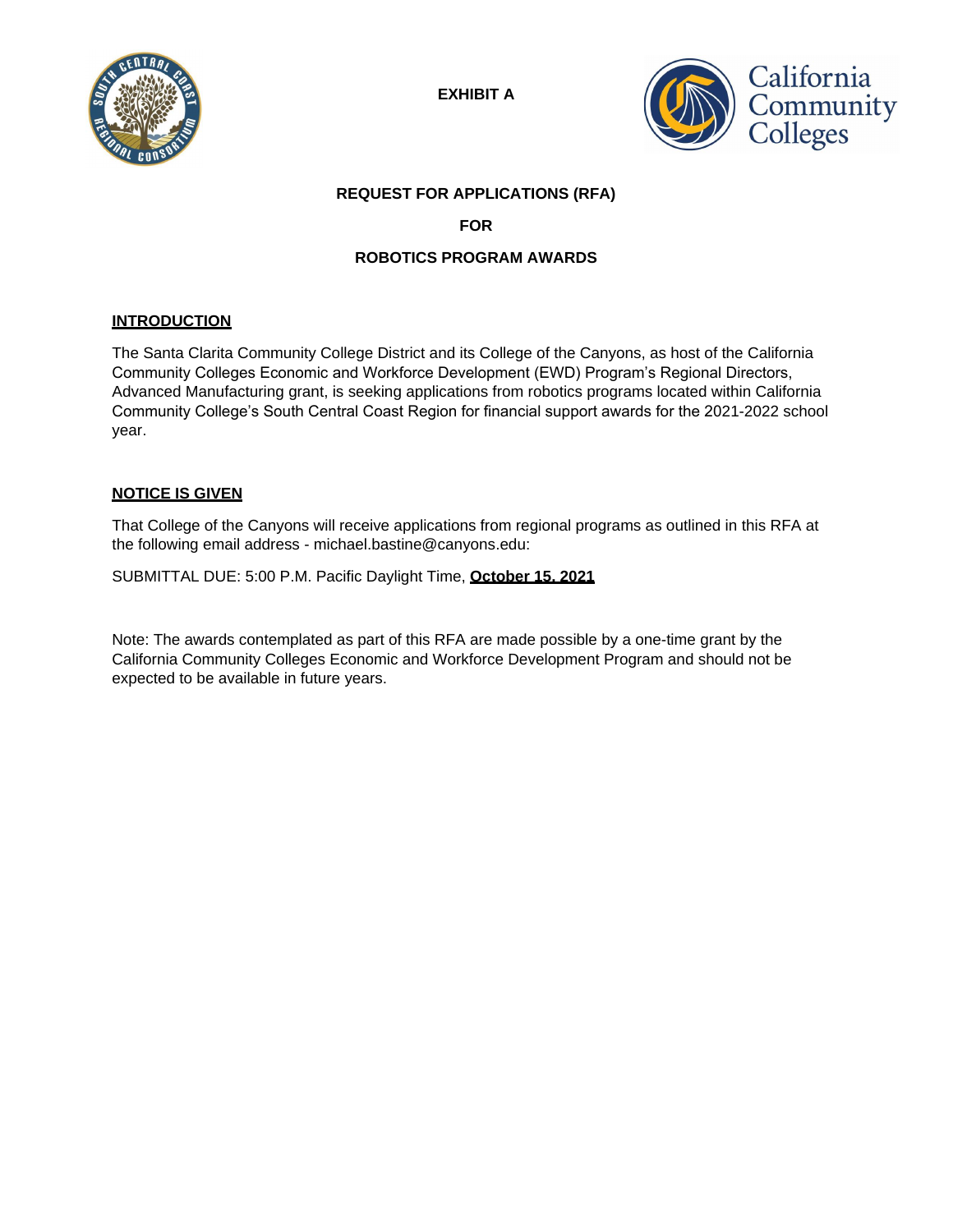## **1. BACKGROUND**

The California Community Colleges Chancellor's Office has selected the Santa Clarita Community College District ("District") and it's College of the Canyons ("College") to host the South Central Coast Regional Consortium's Regional Director for Advanced Manufacturing. This is a regional leadership position that works with manufacturing programs at the consortium's community colleges and school districts and with regional manufacturing companies and organizations to improve the global competitiveness of state and regional manufacturing companies. The Regional Director and their statewide leadership team are part of the Strong Workforce framework that the California Community College Chancellor's Office has implemented. Working with the community colleges and school districts across the region, the Regional Director provides technical assistance in developing educational programs and pathways in the area of advanced manufacturing.

An available and well-educated workforce is critical to the success of the region's manufacturing companies. In that regard, the Regional Director is supporting the development of the future manufacturing workforce by supporting programs focused on STEM (Science, Technology, Engineering and Math) and related skills necessary for manufacturing business success. Nationally recognized STEM programs have been established to inspire young people to be the science, technology and manufacturing leaders of the future. Two examples of established programs and systems are First USA and VEX robotics programs. These programs engage students in exciting mentor-based activities and hands-on curriculum, as well as local, regional, and national competitions that build science, engineering, leadership, and technology skills.

Under this RFA, up to \$30,000 may be awarded to regional robotics programs to help them build, deliver or enhance their programs. The actual amount of each award will be based on the number of qualifying applications received, as well as the quality of each individual application. Successful applicants will be eligible for financial support awards of One Thousand Five Hundred (1,500). These awards are intended to fund equipment, projects, competitions, and/or curriculum that helps students learn the relationship of each technology to manufacturing. Each program is eligible to receive no more than one award during the year.

# **2. ELIGIBILITY**

Robotics Programs that are established for the 2021-2022 school year are eligible to apply for an award. Award agreements shall be between the Santa Clarita Community College District and the **school district**  where the Robotics Program is based.

Under special circumstances where a Robotics Program operates under a separate legal entity such as a foundation or other 501(c)3, the award agreement may be made to that entity at the discretion of the Regional Director. The applying program must be located within the South Central Coast Region of the California Community College system.

That Region is depicted at [http://doingwhatmatters.cccco.edu/ResourceMap.aspx.](http://doingwhatmatters.cccco.edu/ResourceMap.aspx) Contact the Regional Director if there is reasonable doubt as to if your school is, or is not, located within the region.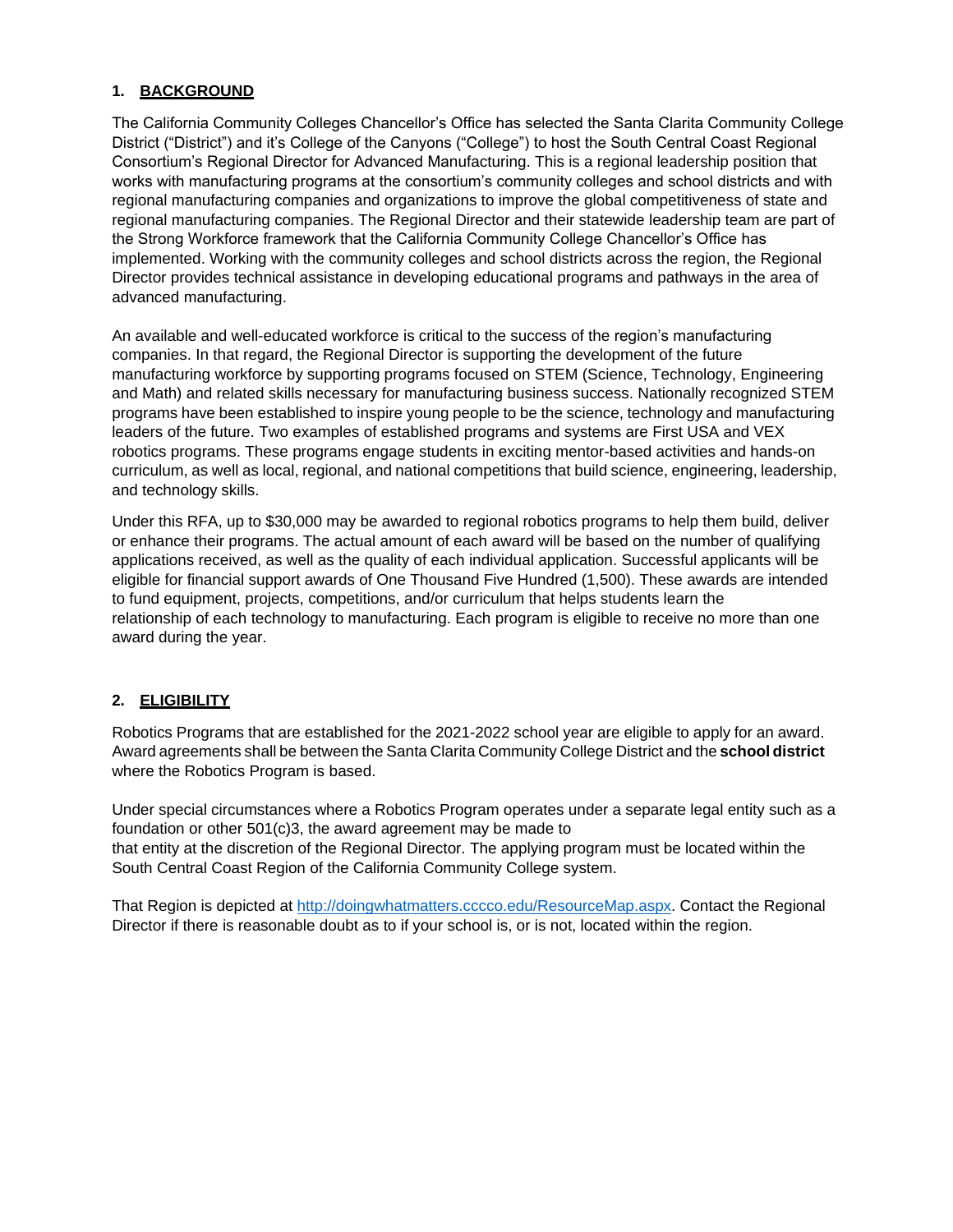Programs intending to apply for an award should notify the Regional Director as soon as possible after reviewing this RFA package. Notification should be by email to [michael.bastine@canyons.edu](mailto:michael.bastine@canyons.edu) with a subject line reading "**Intent to Apply for Robotics Award**".

If a given organization is a school district comprised of multiple high schools, has a robotics team program comprised of students from two or more high schools within the district, an authorized district level entity should submit only one application per multi-school program.

All application cover letters must be signed by the Robotics Program faculty advisor and/or the program's administrator or, in the case of a multi-school program, the appropriate district level administrator. The robotics program must execute the agreement referenced in Appendix A without changes to the agreement language, except for insertion of the required names, dates, scope of work and similar language.

# **3. SCOPE OF WORK**

Successful applicants for the Robotics Program awards will be required to complete the following:

# **By October 15, 2021:**

- Execute Program Agreement by filling in the document and signing
- Submission of a Cover Letter per the instructions Appendix A
- Submission of a Work Plan Appendix B
- Submission of Contact List Appendix C
- Submission of Insurance Coverage Use your District's Invoice Format
- Complete the online Vendor Information Form<sup>\*</sup> at: <https://www.canyons.edu/administration/contracts/businesswithcoc.php>

# \*Not required if you have previously completed one and do not have any changed to your information.

### **By November 15, 2021:**

- Submit Progress Report Appendix D
- Submit invoice for Award Use your District's Invoice Format

## **Throughout the program**

• Utilize provided logos on program documents and robots – Appendix F

## **4. AWARD PAYMENTS**

In accordance with the Program Support Agreement executed between the Santa Clarita Community College District ("District") and the organization of the award recipient ("Organization"), the District will issue payments as follows:

- A. Total agreement value within thirty (30) days of the District's receipt, and approval of the Progress Report due in accordance with the Statement of Work. The organization will provide an "Award Payment" invoice to the Regional Director for the appropriate amount and referencing "Award payment" due in accordance with the Agreement.
- B. Progress Reports not received by **November 15, 2021** will result in forfeiture of the award.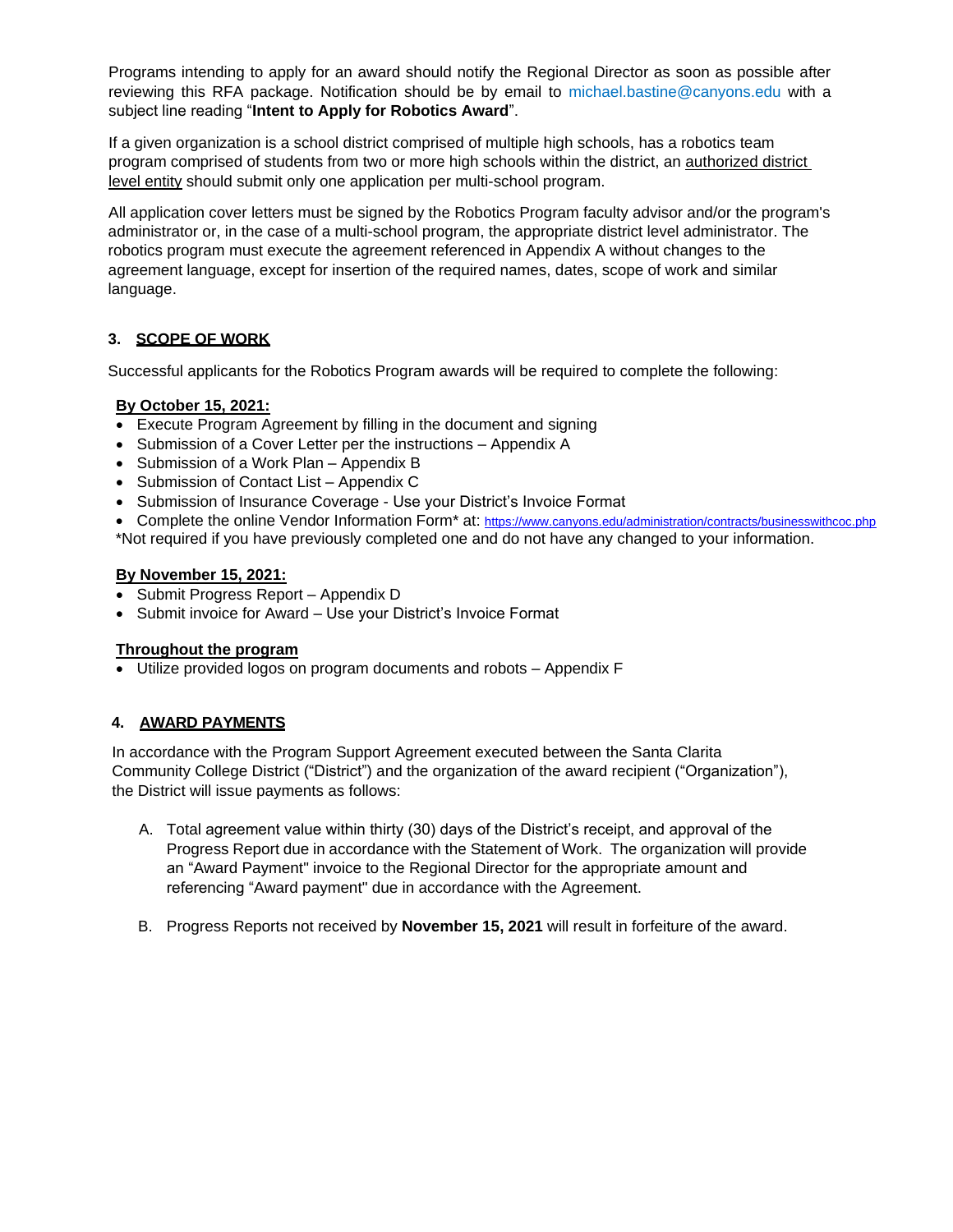# **5. REQUEST FOR APPLICATIONS FORMAT**

In responding to this request for applications, please include the items in the check list below:

- A. A maximum one-page **Cover Letter**, signed by the advisor and/or appropriate administrator, describing the envisioned Robotics Program including how the relationship between the technology and manufacturing will be taught. The cover letter should touch on all topics as shown on **Appendix A** to this RFA package.
- B. Submission of a **Robotics Program Work Plan** substantially the same as outlinedon **Appendix B** to this RFA package.
- C. Submission of the **Contact List** as shown in **Appendix C** and included as an editable MS Word file in the RFA package.
- D. Certificate of Insurance (with Additional Insured Endorsement)
- E. Completion of the **Vendor Information Form** located at: [https://www.canyons.edu/administration/contracts/businesswithcoc.php.](https://www.canyons.edu/administration/contracts/businesswithcoc.php) This form is **only required of those programs that have not participated in this program in prior years** and / or are not already included in the College of the Canyons vendor database.

Please mail or email (Microsoft Office Word or PDF format) one copy of the complete application to:

Michael Bastine Regional Director – Employer Engagement Advanced Manufacturing, South Central Coast RegionCollege of the Canyons 26455 Rockwell Canyon Road Santa Clarita, CA 91355 (661) 362-3739 [michael.bastine@canyons.edu](mailto:michael.bastine@canyons.edu)

**Email applications are preferred. All documents required by this RFA must be received NO LATER THAN 5:00P.M. Pacific Standard Time, October 15, 2021.**

#### **TENTATIVE SCHEDULE FOR SELECTION / AWARD PROCESS**

| <b>RFA Published</b>                                    | September 15, 2021 |
|---------------------------------------------------------|--------------------|
| Application Request Package due no later than 5:00 P.M. | October 15, 2021   |
| Work Plan's Progress Report and award invoice           | November 15, 2021  |

Note:

Dates are tentative and subject to change at the sole discretion of Santa Clarita Community College District and the Regional Director, Advanced Manufacturing. Payment dates are contingent upon the timely execution of a Program Support Agreement.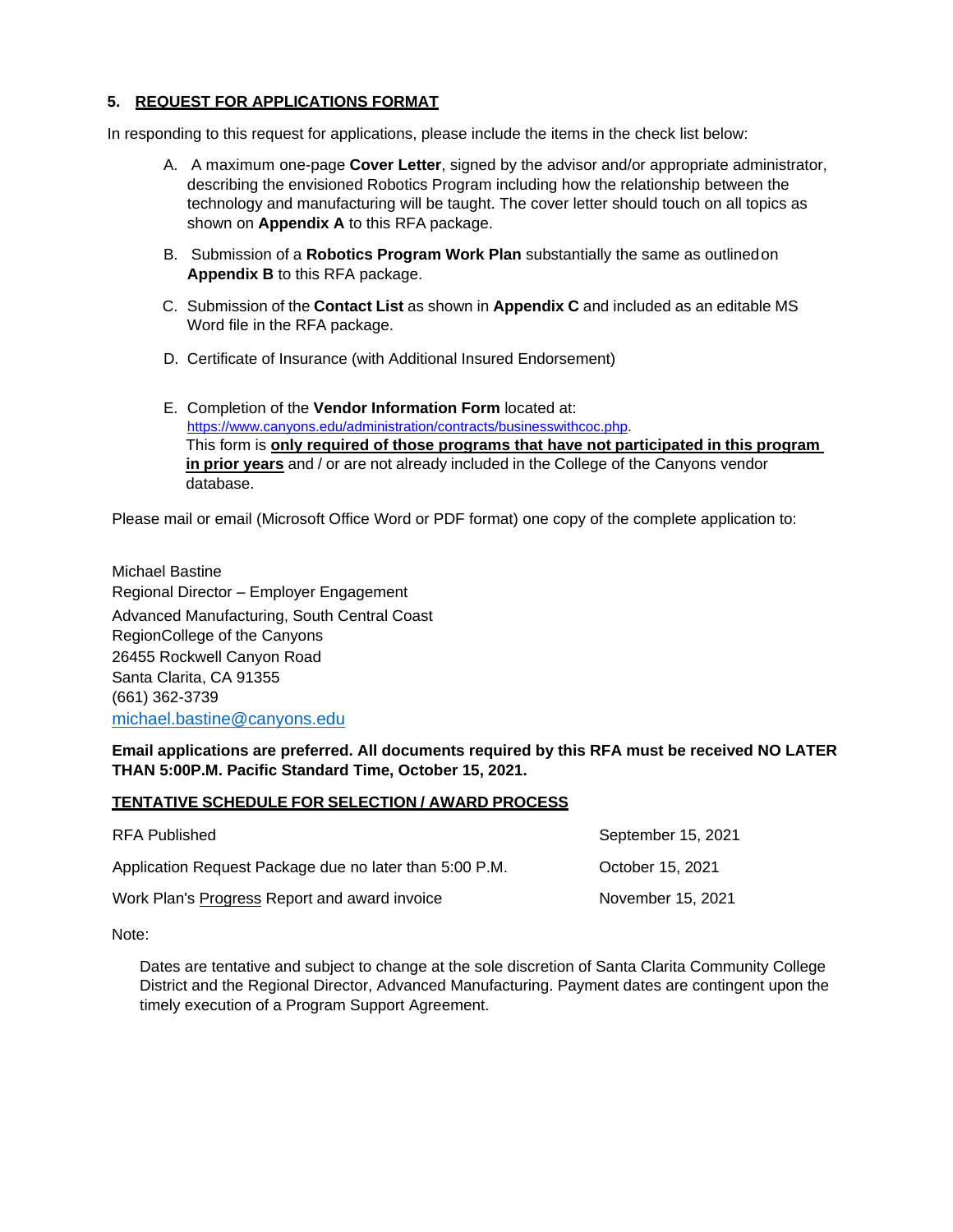# **Appendix A**

# **RFA Application Cover Letter Guidelines**

The RFA Application is limited to two pages, one inch margins single or double spaced, 11 point Arial font and shall be printed on school or school district letterhead.

The RFA Cover Letter should include the following:

- 1. A brief history of the Robotics Program
	- Number of years in existence
	- Student participation rates (i.e. estimated annual average number of students actively participating)
	- Estimated number of times the school's team has participated in local, regional and/or national competitions,
	- Other awards or achievements of prior year teams.
	- Is the team involved in the First USA robotics, VEX robotics or another robotic program?
	- If the team's involvement is in another program, please provide the program name, as brief description and a reference to the program's web address.
- 2. A description of the Program envisioned for the 2021-2022 school year including:
	- An estimate of the number of students expected to actively participate
	- Date of the first local/regional competition the Robotics Team expects to participate in
	- If successful in advancing, the dates of regional, state and/or national competitions associated with the robotics program the school's team is participating in
	- Other goals for this year's Program at your school
- 3. The cover letter should be signed by the Program Faculty Advisor and/or school administrator or appropriate school district administrator - Include titles for all signatures.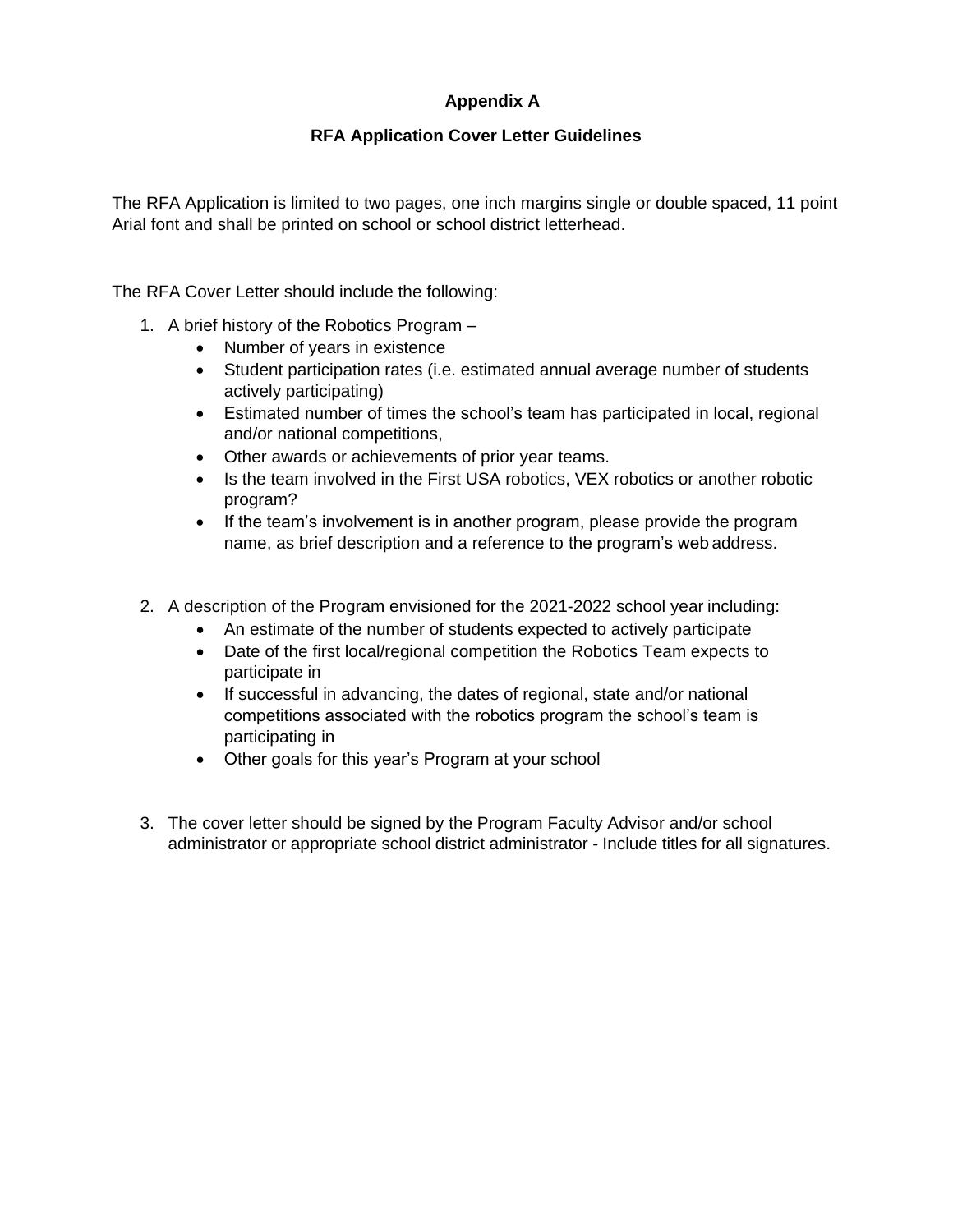**Appendix B**

# **SAMPLE**

# **Sample Robotics Program Work Plan**

(See the separate MS Word file included in the email announcing this RFA solicitation and named *Robotics Program Awards - Appendix B*)

|                |                                                                                                                                                                                                                    | Completion    | Responsible                                         |
|----------------|--------------------------------------------------------------------------------------------------------------------------------------------------------------------------------------------------------------------|---------------|-----------------------------------------------------|
| Item           | Activity                                                                                                                                                                                                           | Date          | Person(s)                                           |
| 1              | Promote XYZ Robotics Team / program to the student<br>body and secure participation from at least twenty<br>students.                                                                                              | Sept 16       | Faculty Advisor,<br>returning team<br>members       |
|                |                                                                                                                                                                                                                    |               |                                                     |
| $\overline{2}$ | Hold initial Robotics Team meeting with participating<br>students                                                                                                                                                  | Sept 20       | <b>Faculty Advisor</b>                              |
|                |                                                                                                                                                                                                                    |               |                                                     |
| 3              | Establish team schedule for the school year including<br>local and regional/national competitions as well as<br>associated team meeting and construction schedules<br>to support participation in the competitions | Sept 30       | Faculty Advisor,<br><b>Robotics Team</b><br>members |
|                |                                                                                                                                                                                                                    |               |                                                     |
| 4              | Register for first round competition                                                                                                                                                                               | Oct 14        | <b>Robotics Team</b>                                |
|                |                                                                                                                                                                                                                    |               |                                                     |
| 5              | Establish conceptual baseline for initial robot design                                                                                                                                                             | Oct 21        | <b>Robotics Team</b>                                |
|                |                                                                                                                                                                                                                    |               |                                                     |
| 6              | Finalize design and begin assembly of robot                                                                                                                                                                        | Oct 30        | <b>Robotics Team</b>                                |
|                |                                                                                                                                                                                                                    |               |                                                     |
| $\overline{7}$ | Complete initial working model of this year's<br>competition robot, evaluate operation functionality and<br>determine design modifications, if any                                                                 | <b>Nov 15</b> | <b>Robotics Team</b>                                |
|                |                                                                                                                                                                                                                    |               |                                                     |
| 8              | Continue to evaluate and modify robot in preparation for<br>the local competition in January 2021                                                                                                                  | Nov - Dec     | <b>Robotics Team</b>                                |
|                |                                                                                                                                                                                                                    |               |                                                     |
| 9              | Participate in local competition                                                                                                                                                                                   | 2022          | <b>Robotics Team</b>                                |
|                |                                                                                                                                                                                                                    |               |                                                     |
|                |                                                                                                                                                                                                                    |               |                                                     |
|                |                                                                                                                                                                                                                    |               |                                                     |
|                |                                                                                                                                                                                                                    |               |                                                     |
|                | Please note: the above activities are conceptual samples only. Your actual Work Plan<br>should reflect the actual activities anticipated for your organization's Robotics Team.                                    |               |                                                     |
|                |                                                                                                                                                                                                                    |               |                                                     |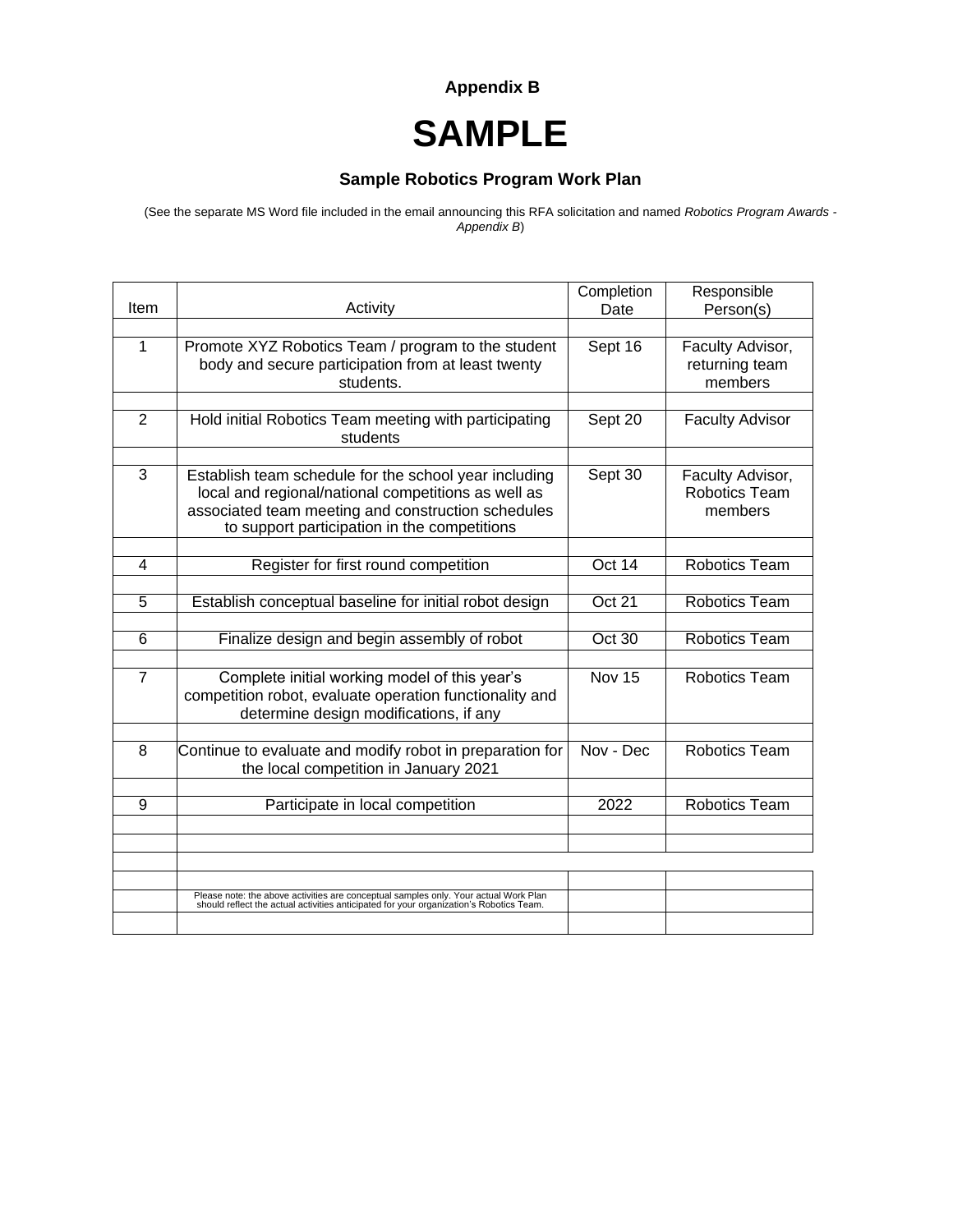# **Appendix C**

# **Example Program Contact List**

See the separate MS Word file included in the email announcing this RFA solicitation and named *Robotics Program Awards - Appendix F*.

| <b>High School District:</b>                   |  |  |  |  |
|------------------------------------------------|--|--|--|--|
| Address:                                       |  |  |  |  |
| City, State, Zip:                              |  |  |  |  |
|                                                |  |  |  |  |
| High School:                                   |  |  |  |  |
| Address:                                       |  |  |  |  |
| City, State, Zip:                              |  |  |  |  |
|                                                |  |  |  |  |
| High School Principal (or authorized designee) |  |  |  |  |
| Name:                                          |  |  |  |  |
| Title:                                         |  |  |  |  |
| Phone:                                         |  |  |  |  |
| Fax:                                           |  |  |  |  |
| Email:                                         |  |  |  |  |
|                                                |  |  |  |  |
| <b>District Finance / Accounting Officer</b>   |  |  |  |  |
| Name:                                          |  |  |  |  |
| Title:                                         |  |  |  |  |
| Phone:                                         |  |  |  |  |
| Fax:                                           |  |  |  |  |
| Email:                                         |  |  |  |  |
|                                                |  |  |  |  |
| <b>Project Director / Faculty Advisor</b>      |  |  |  |  |
| Name:                                          |  |  |  |  |
| Title:                                         |  |  |  |  |
| Phone:                                         |  |  |  |  |
| Fax:                                           |  |  |  |  |
| Email:                                         |  |  |  |  |
| Program (First, VEX, Other)                    |  |  |  |  |
| Team Name (if any)                             |  |  |  |  |
| Team Number (if any)                           |  |  |  |  |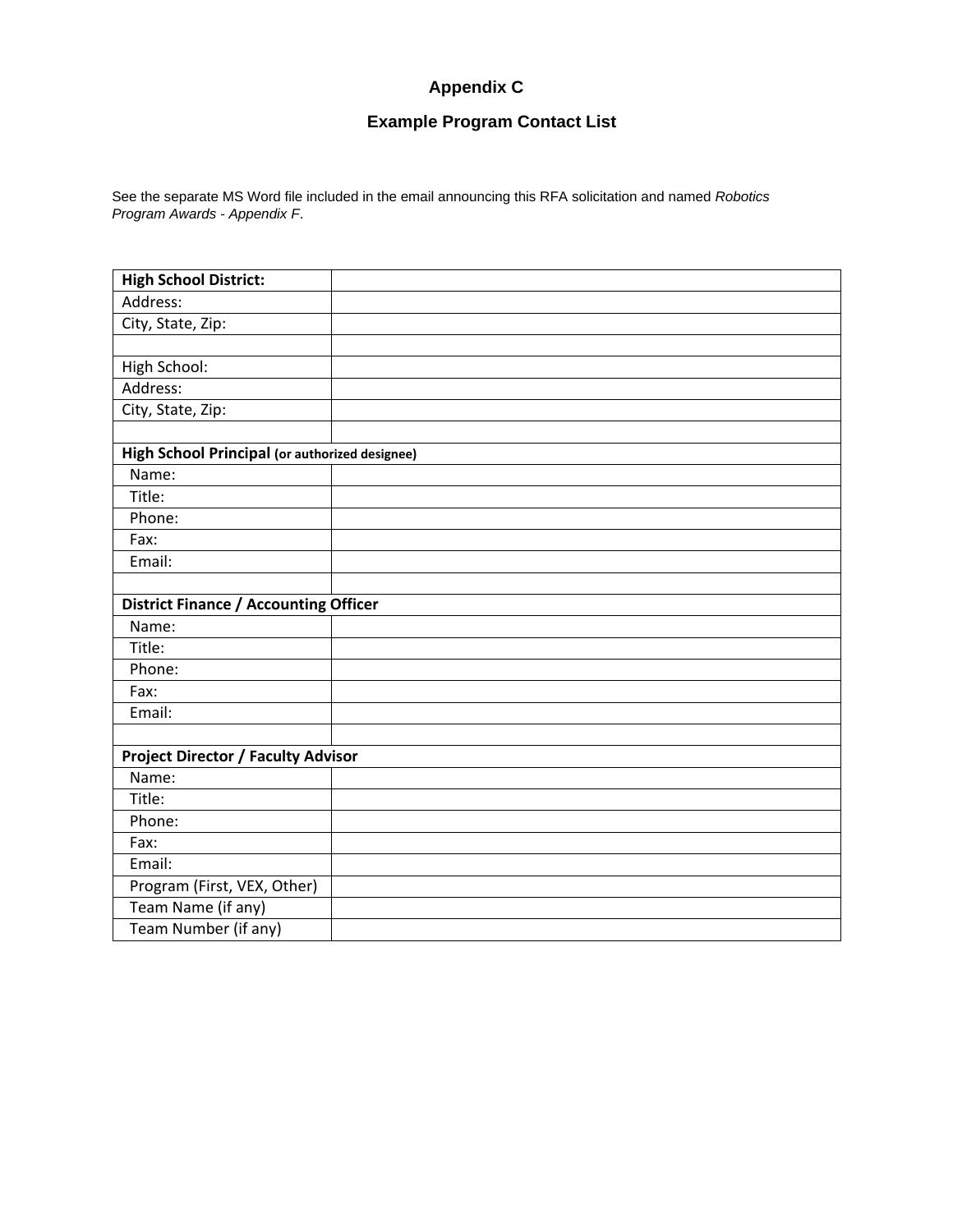# **Appendix D**

### **Progress Report**

# **SAMPLE**

### Progress Report (Based on the submitted Robotics Program Work Plan)

The Robotics Program Work Plan Progress Report should reflect actual progress against the Work Plan submitted as part of the RFA application. In this appendix, the report is made as compared to the sample Work Plan as shown in Appendix B.

#### **Activity #1**

Objective: Promote XYZ School Robotics Team / program to the student body and secure participation from at least twenty students (by September 14).

*Results: Building on prior year's successful robotics teams we were able to achieve active participation by twentyfour student this year.*

#### **Activity #2**

Objective: Hold initial Robotics Team meeting with participating students (by October 1).

*Results: The kick-off Robotics Team meeting was held on September 28.*

#### **Activity #3**

Objective: Establish team schedule for the school year including local and regional/national competitions as well as associated team meeting and construction schedules to support participation in the competitions (by October 10).

*Results: In order to drive consensus amongst the student participants, the team schedule was delayed until October 21. See the Attachment A for the full team schedule.*

#### **Activity #4**

Objective: Register for first round competition (by October 17).

*Results: registration for the first round competition, to be held on January 31, 2019 was completed by the competition application deadline of October 17.*

#### **Activity #5**

Objective: Establish conceptual baseline for initial robot design (by October 24).

*Results: Once again, in order to drive consensus amongst the student participants, completion of the conceptual baseline was delayed until November 1 but we followed that with and early completion of the final design (Activity #5) by November 7 and have begun assemble of the robot.*

#### **… and so on for all activities with completion dates of December 8, 2019 or earlier as referenced in the Robotics Program Work Plan submitted with the RFA**